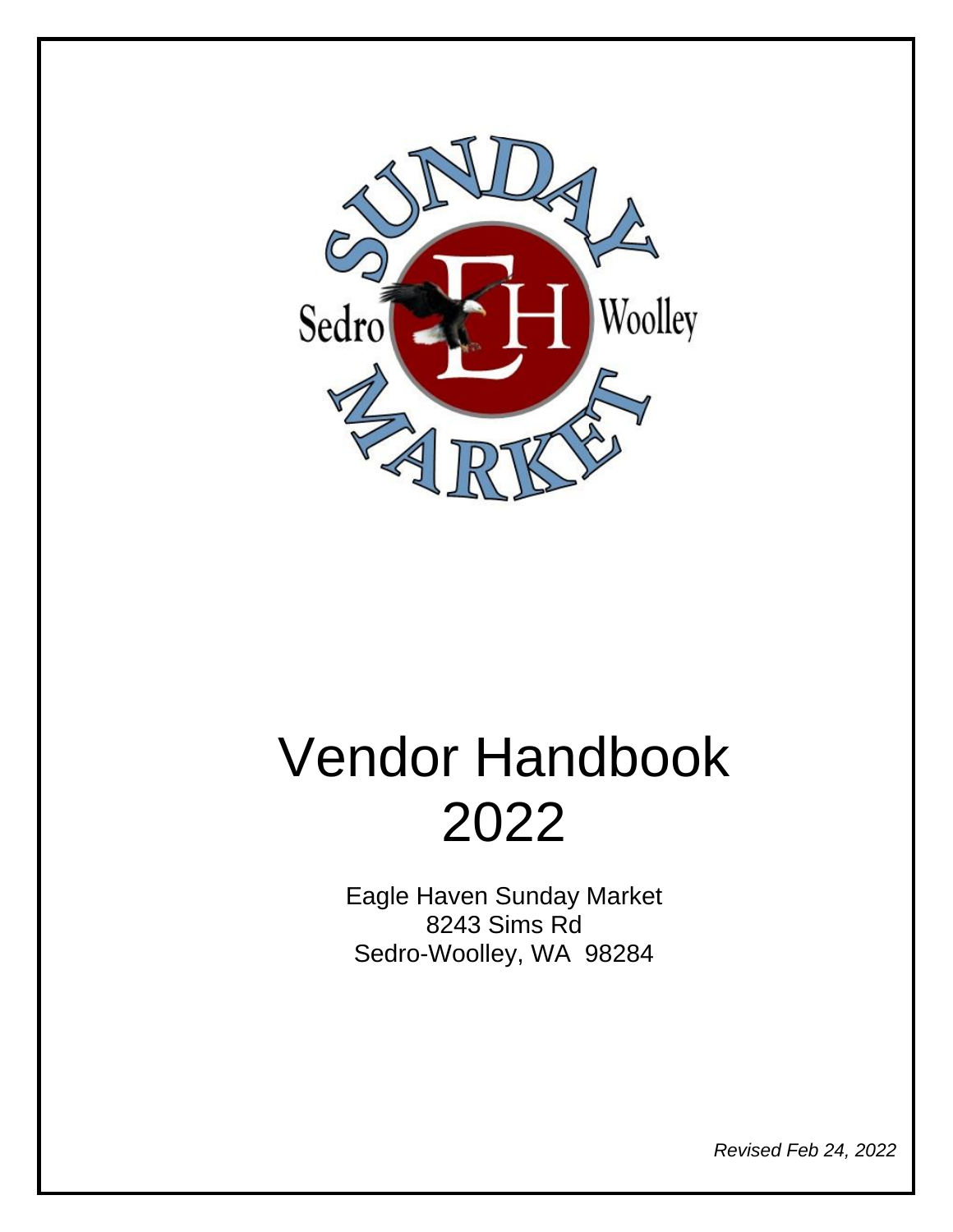## Eagle Haven Sunday Market **Code of Conduct Summary 2022**

All EHSM Vendors, their representatives, and their families must follow the Code of Conduct while at the Market.

- 1. No political or religious campaigning are allowed.
- 2. Practice patience and understanding.
- 3. Demonstrate sensitivity to people of all ages, ethnicities and diversities.
- 4. Treat customers with courtesy, respect and honesty.
- 5. Assist other vendors whenever possible.
- 6. Treat Market staff, volunteers, and other vendors with respect and understanding.
- 7. Notify the Market Manager immediately of any unsafe conditions.
- 8. Resolve conflicts in an unobtrusive manner.
- 9. Rough, menacing, vulgar, profane or abusive language and sexual harassment will not be tolerated.
- 10.Practice safe behaviors at all times, including while driving on and off site, loading, and unloading.
- 11.No vendor may be under the influence of drugs or alcohol while participating at the Market.
- 12.No vendor may smoke in the Market area.
- 13.All products offered for sale must be safe, have a decent life expectancy and exhibit quality of construction.
- 14.All vendors will leave their spaces clean and free of debris. Vendors are responsible for disposing of their debris in the designated dumpsters.
- 15.Please only take photos of other vendor displays with permission only.

#### **MARKET SITE POLICIES**

All members of the EHSM will behave toward Market customers, members, staff, and volunteers in a professional manner which fosters a sense of Market community and camaraderie, a spirit of cooperative involvement, and which promotes the Market as a whole to the local community it serves.

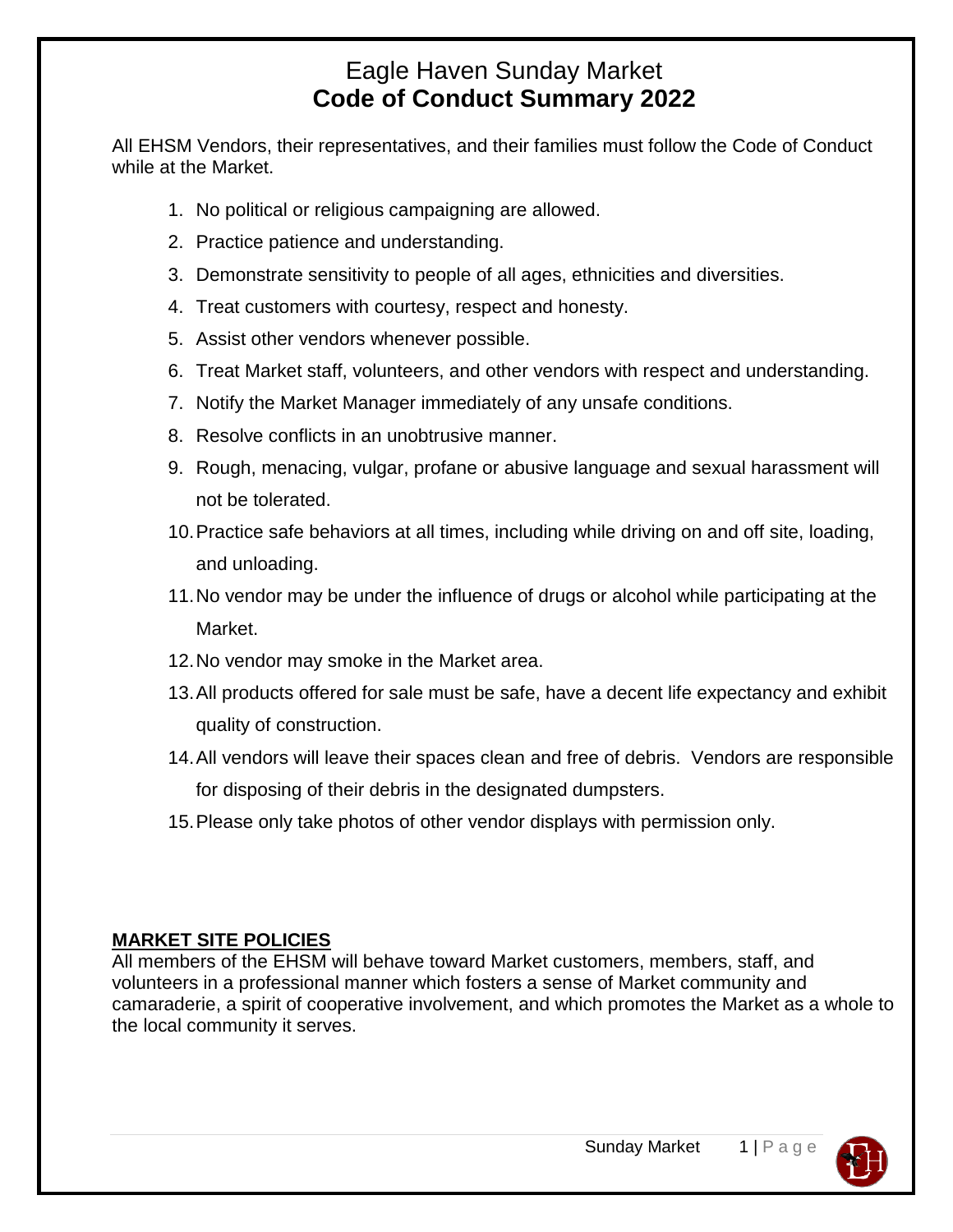#### **MARKET MANAGEMENT**

The EHSM management or their designated representative will be responsible for overseeing the Market. Management also has the authority to grant exceptions to Market policies on an individual basis for cause. Management will be onsite from the beginning of the set-up time until premises are cleared at the end of the day. All vendors MUST be completely packed up by 5pm.

### **CONDUCT**

**Discrimination** – Management, market employees, and other persons selling at the market or participating in Market functions, whether dealing with customers of the market or with other market members, shall not discriminate against any individual in regard to selling of products, hiring, promotion, discipline, or other matters because of age, sex, race, creed, color, national origin, sexual orientation, or the presence of any physical, mental or sensory disability.

**Harassment** – Vendors and staff will be afforded a work environment free from harassment, threats and intimidation.

**Sexual Harassment** – Sexual harassment is a practice that violates federal equal employment opportunity laws, and violates the principles of the EHSM. It will not be tolerated under any circumstances. Violators of this policy shall be subject to disciplinary.

**Foul Language** – Foul language will not be tolerated at the EHSM.

**Firearms/Fireworks** – No firearms or fireworks permitted on the premises.

**Amplified Vendor Music** – No amplified music or paging systems are permitted **unless approved by Management.**

**Smoking Policy** – Smoking by vendors or customers is not allowed except in designated areas. SMOKING IN PUBLIC RESTROOMS IS PROHIBITED BY LAW AND BY MARKET POLICY.

**Drug and Alcohol Policy** – The possession or use of illegal drugs and/or personal alcohol on the Market site will not be tolerated. Vendors will be immediately and permanently expelled from the market if drug and alcohol laws are broken. Beverages sold at Eagle Haven Winery may be consumed indoors or outdoors on the premises. **Bringing in personal alcohol is strictly prohibited.**

**Pets** – Dogs MUST be leashed at all times, unless special permission has been arranged.

**Political/Religious Activities** – The Market is not a forum for political or religious activities. Permits will not be issued to persons or organizations wishing to campaign or proselytize.

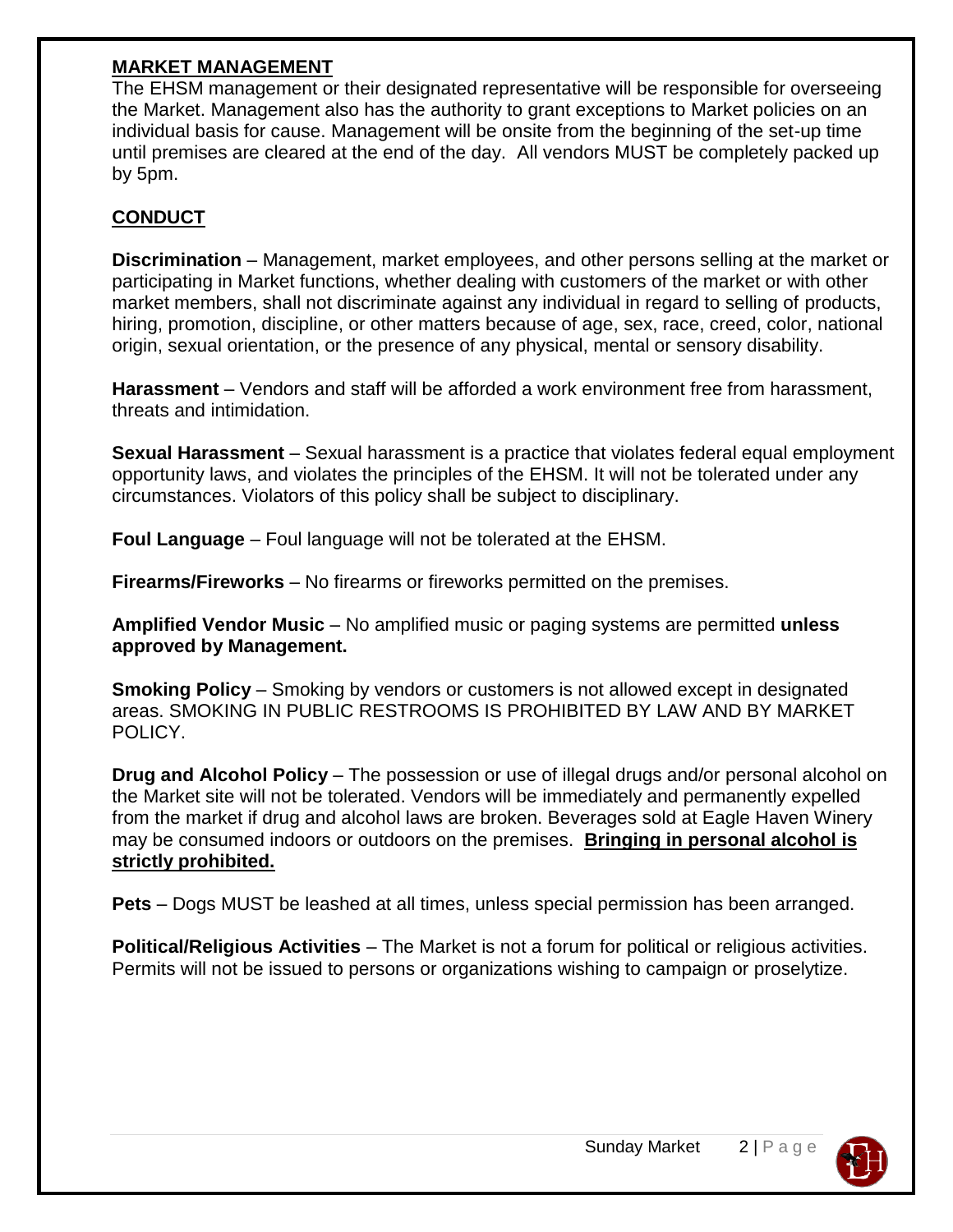#### **SET-UP & SELLING**

**Set-Up** – On market days, 9:30am until 11am is available for stall set-up. All vendors should check-in with the Market Manager upon arrival. During this period, vendors may enter the market area for the purpose of readying their stall space for that day's sales. Vendors are required to remain until closing. Vendors or a representative MUST be available for sales at their booth until closing. VEHICLES SHALL NOT ENTER OR EXIT THE VENDOR SITE AFTER 11:00 AM, OR BEFORE 4:00 PM on Market day. Exceptions to this policy must be approved in advance by the Management or designated person in charge.

**Punctuality** – All vendors with assigned stalls must be at their stall by 11am ready to begin selling, OR have made prior arrangements with the market manager, or designated person in charge. Reserved stalls shall be forfeited after 1:00pm.

**Resellers**- Reseller requests will be handled on a case by case basis. All resale items, with the exception of the concession stand items, must be made locally and/or free trade items.

**Vendor Display Rules** – Table displays and signs must allow clear visibility and access to adjoining stalls. Display and selling techniques must not impair other vendors' ability to sell. Exceptions may be approved by the Management, or designated person in charge.

**Vendor Vehicles** – Vendors may drive in designated vendor areas very carefully to unload and load only. Vendors are required to park in the general field parking area only. To alleviate traffic hazards and jam-ups, vendors are asked to unload their vehicles immediately without unpacking boxes or beginning to arrange displays until after the vehicle has been removed from the area. At the end of the selling day vendors will not enter the market with your vehicle until your products have been boxed and are ready to load, and no earlier than 4:00pm, unless approved by the management or designated person in charge.

**Booths, Canopies and Tables** – Booths, canopies, chairs and tables are the responsibility of the vendor. Spaces are 10x10ft wide. Canopies MUST fit within this space and be tied immediately with 25lbs of suspended weight at each of the 4 corners.

**Health Practices** – All vendors must adhere to Skagit County Health Department sanitary procedures with the proper permits. The vendor is responsible for obtaining the proper permits. Any vendor suspected of selling contaminated foodstuffs, selling without the proper permit, or selling in an unsanitary fashion will be asked to suspend sales until the Skagit County Health Department provides satisfactory clearance. All vendors must wear shirts and shoes. Sampling of food products must comply with Health Department rules.

**Attendance & Cancellations** – Market Day absences **without proper notice** are not acceptable. Contact Market Management or the designated person in charge, a minimum of 48-hours in advance if at all possible. **"No-Shows" will be charged a \$25 fee** for the day and could negatively affect a vendor's long-term relationship with EHSM. A vendor may split a booth with another vendor with approval from the Market Director.

**Printed Material** – No petitions, or other printed material will be distributed or displayed at the EHSM, other than those related to the products sold, without prior approval by the Market Management or designated person in charge.

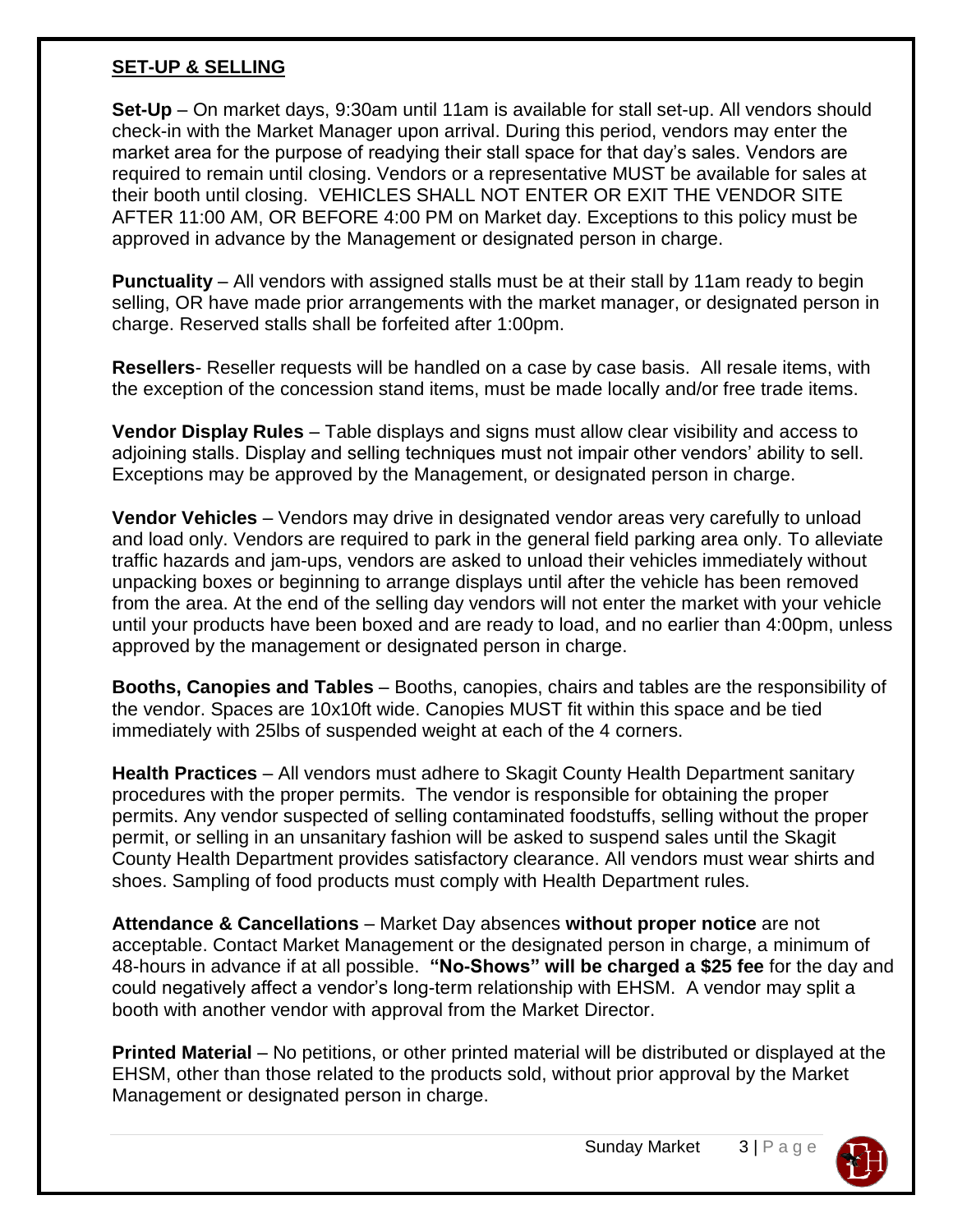**Insurance** – Each vendor is required to sign the "hold harmless agreement" for Eagle Haven Winery. Vendor liability insurance is recommended for each vendor, but not a requirement to participate.

**Unified Business Identification (UBI)** – EHSM Vendors are not required to have a business license in order to participate. Each vendor is responsible to track their sales according to Washington State Dept of Revenue laws and obtain a business license if necessary.

**Stall Clean-Up** – Each vendor is responsible for cleaning his/her stall area, including removing any garbage and boxes from the market site by 5pm. **If this is not done to the satisfaction of the Management after one initial warning, the vendor may be fined \$30 per occasion, and/or may be excluded from participation in the Market.**

#### **Payments**

Each vendor is responsible for any payment option they choose or electronic payment. WIFI is available.

#### **Quality**

The EHSM strives to provide a marketplace where fresh and quality products are sold. The Market Management, shall have the responsibility, in cooperation with regulatory agencies, for maintaining quality control as it relates to health and safety issues at the Market. Any vendor selling at the EHSM shall guarantee the quality of the products they offer. This shall apply to any food, craft, local resell item, plant, or any other item sold at the Market.

#### **Labeling**

All vendors are required to advertise truthfully and to respond to customer's questions in a like manner.

Eastern Washington Produce resellers must display a sign indicating product coming from Eastern Washington.

Use of the word "organic" is restricted to those who have in fact, been so certified by the Department of Agriculture. Under State law, organic growers selling less than \$5000 annually are not required to be certified to label their product "organic".

**Signs** – All vendors must have a sign at their Market site. The sign must have the Vendor/Business name.

**Logo Use** – Members wishing to use the Eagle Haven Sunday Market logo must request permission and describe how it will be used.

**Pricing** – Pricing of goods sold at the Market and any applicable taxes are the sole responsibility of the individual vendor. The advertising of discounted prices, to promote other non-Market locations is not permitted on the Market site.

Last hour uncontrolled price dropping (dumping) has the potential of destroying the price competitiveness of other vendors and is not a "sportsmanlike" market vibe that we support, but we do understand the desire to avoid waste of fresh product. Therefor we will allow no more than a 50% drop in price for unsold fresh product from 3pm until 4pm only. The Market Manager will supervise and enforce this rule.

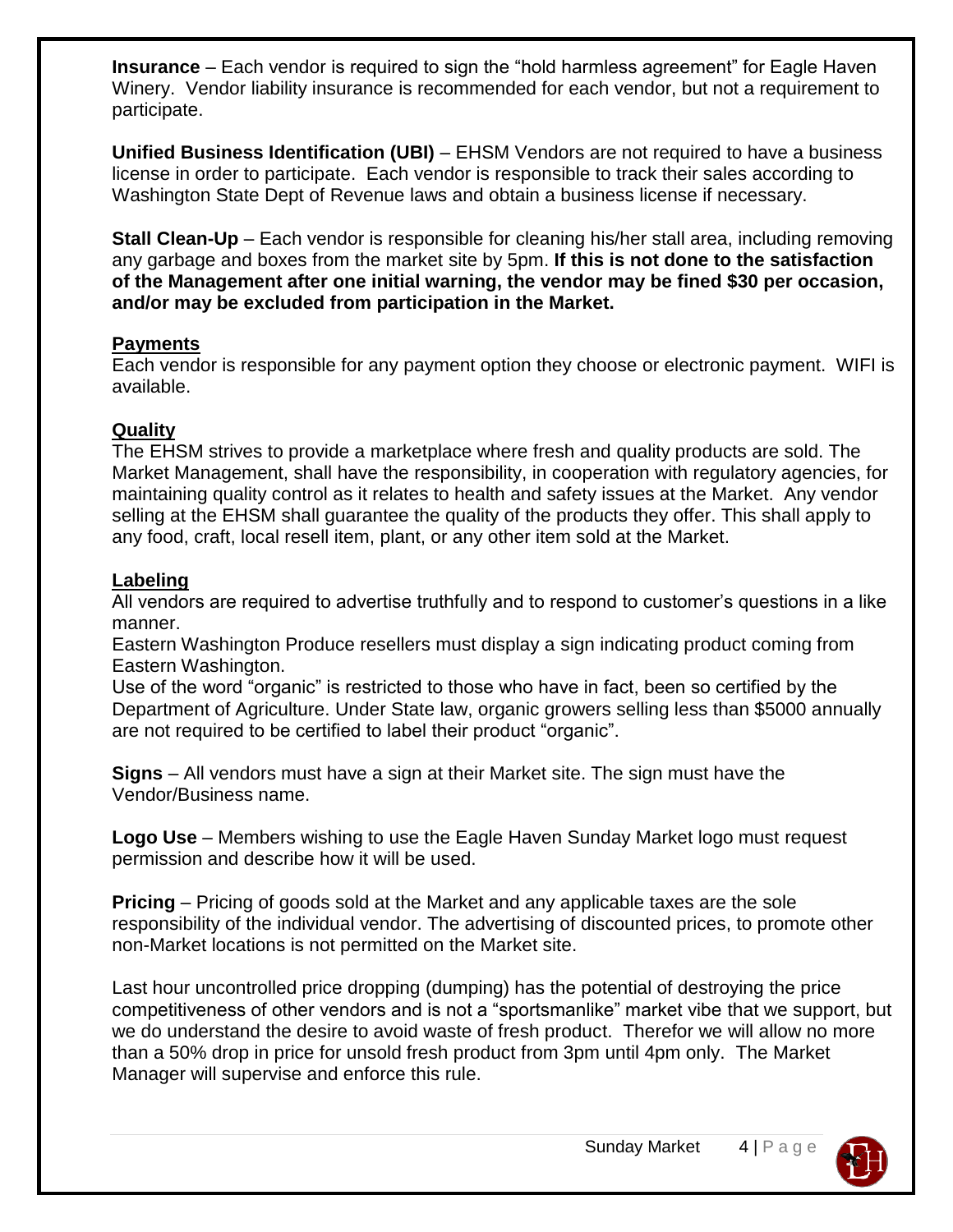#### **Fees**

**Stall Fee-**\$10 per Sunday during May, June, Sept, Oct and \$20 per Sunday during July and Aug.An Eagle Haven staff member will collect the fee from each vendor at the end of the Market day. Cash is preferred.

**No-Show Fee**-\$25 (no matter what month it is)

#### **VENDOR RULE VIOLATIONS**

Market Management will determine if any vendor is failing to adhere to the policies set forth herein. The results of such failure could mean a verbal warning, at the very least, and expulsion from participating at the Market in extreme cases. The Market Manager has the authority and discretion to make this judgement call.

#### **STALL ASSIGNMENTS**

Stalls will be assigned with the best interest of the Market in mind with consideration taken to ensure the best possible market mix that benefits both our vendors and customer's experiences. Spaces will be assigned based upon considerations such as: seasonality of agricultural vendors, vendors who have prescheduled their days for the season, vendors with special needs, number of vendor selling days, and regularity of current season.

Farmers that have perishable products and that attract regular weekly customers, will be given priority in stall assignments. Artisans and quality, local resellers are an essential part of the Market and add variety and beauty to the Market experience, some seasonally assigned stalls will be reserved for these vendors as well.

The market management assigns stalls. The market management may adjust stall assignments as needed during the market season. The EHSM Management has final authority for deciding stall assignments and establishing priorities that are in the best interest of the farmers market as a whole.

Stall assignment is not guaranteed.

#### **EAGLE HAVEN SUNDAY MARKET ORGANIZATION**

The Eagle Haven Sunday Market Management shall supervise and direct the business and the affairs of the EHSM and shall make all rules and regulations not inconsistent with law or with the by-laws for the management of the business. All decisions and rulings of the Eagle Haven Sunday Market Management are final.

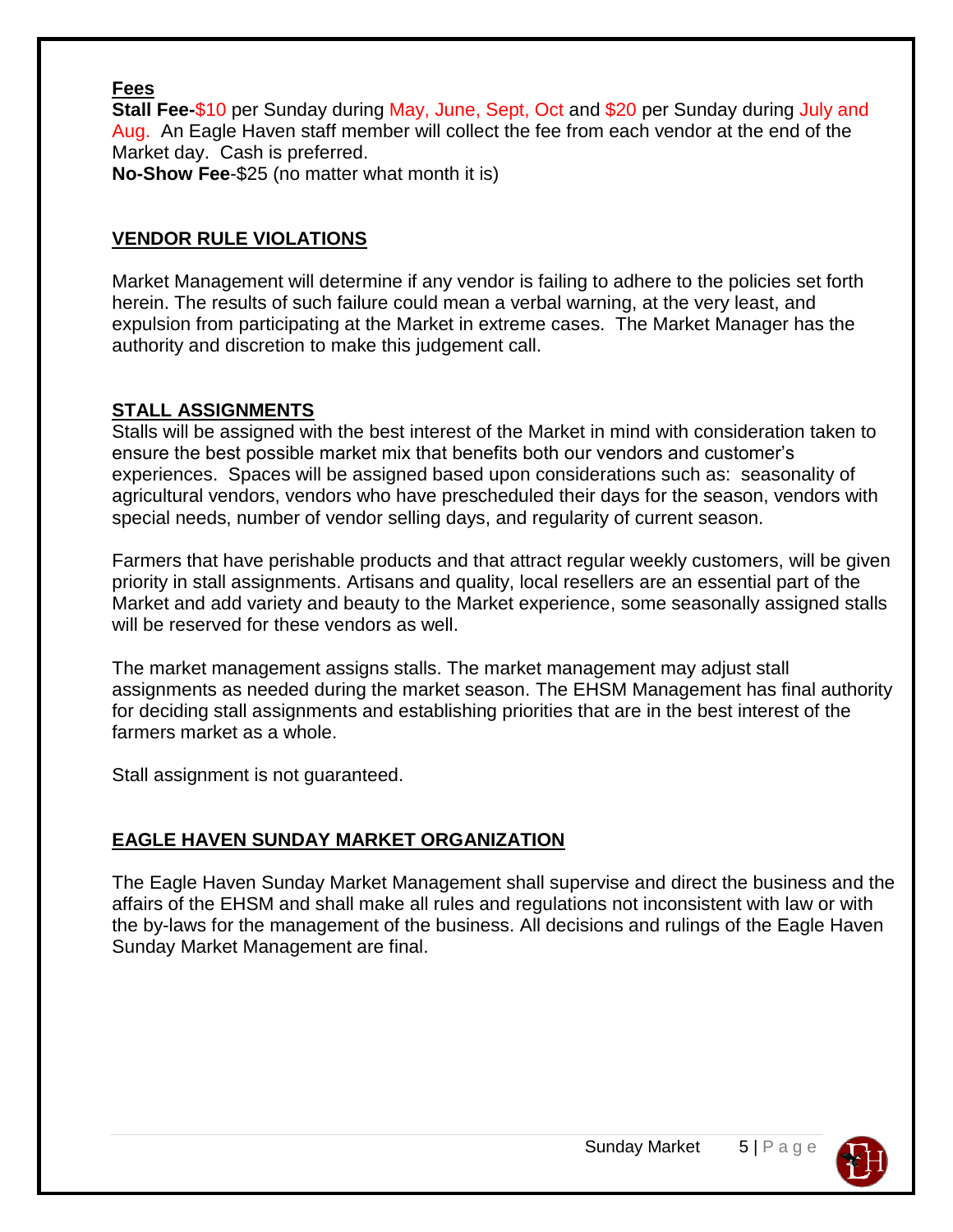#### **Vendor agreement statement**

By signing below, Vendor agrees to defend, indemnify, keep and hold harmless Eagle Haven Winery, EHW Board of Directors, EHW Managers, and their agents and representatives from and against, any and all demands, claims, suits, damages, losses, liabilities, costs and expenses, including, but not limited to, court costs and attorneys' fees, of any nature whatsoever (including, but not limited to, property damage and loss, bodily injuries, sickness, disease or loss of life), directly or indirectly arising out of or in connection with Vendor's participation in the Eagle Haven Sunday Market or the Eagle Haven Honor Market. This provision shall survive the termination of this Agreement, whether for injuries to persons, loss of life, or damage to property, on or off the premises, arising out of the use or occupancy of the premises by Vendor.

# **Eagle Haven Sunday Market/Honor Market 2022 Vendor Agreement**

I certify that I have read and understand the terms and conditions and that I meet the Vendor criteria stated within this handbook. I further agree to abide by all Sunday Market and Honor Market requirements as outline in this handbook, as well as all federal, state, and local laws, codes, and regulations, to cooperate with the Sunday Market and Honor Market.

| <b>Business Name</b>                                             | <u> 1989 - Andrea Stadt Britain, amerikansk politiker (d. 1989)</u>                                                                                                                                                                  |  |
|------------------------------------------------------------------|--------------------------------------------------------------------------------------------------------------------------------------------------------------------------------------------------------------------------------------|--|
|                                                                  | Vendor Name (printed) <b>Name and According to the Contract of According to the Contract of According to According to According the Contract of According to According the Contract of According to According the Contract of Ac</b> |  |
| <b>Vendor Address</b>                                            |                                                                                                                                                                                                                                      |  |
|                                                                  |                                                                                                                                                                                                                                      |  |
|                                                                  | Vendor Signature Manuel Allen Manuel Manuel Allen Manuel Manuel Manuel Manuel Manuel Manuel Manuel Manuel Manu<br>Date <b>Date</b>                                                                                                   |  |
| Submit this signed agreement (page 6 only) to the Market Manager |                                                                                                                                                                                                                                      |  |
|                                                                  |                                                                                                                                                                                                                                      |  |
|                                                                  |                                                                                                                                                                                                                                      |  |
|                                                                  | <b>Sunday Market</b><br>$\mathbf{b}$ $\mathbf{r}$ age                                                                                                                                                                                |  |